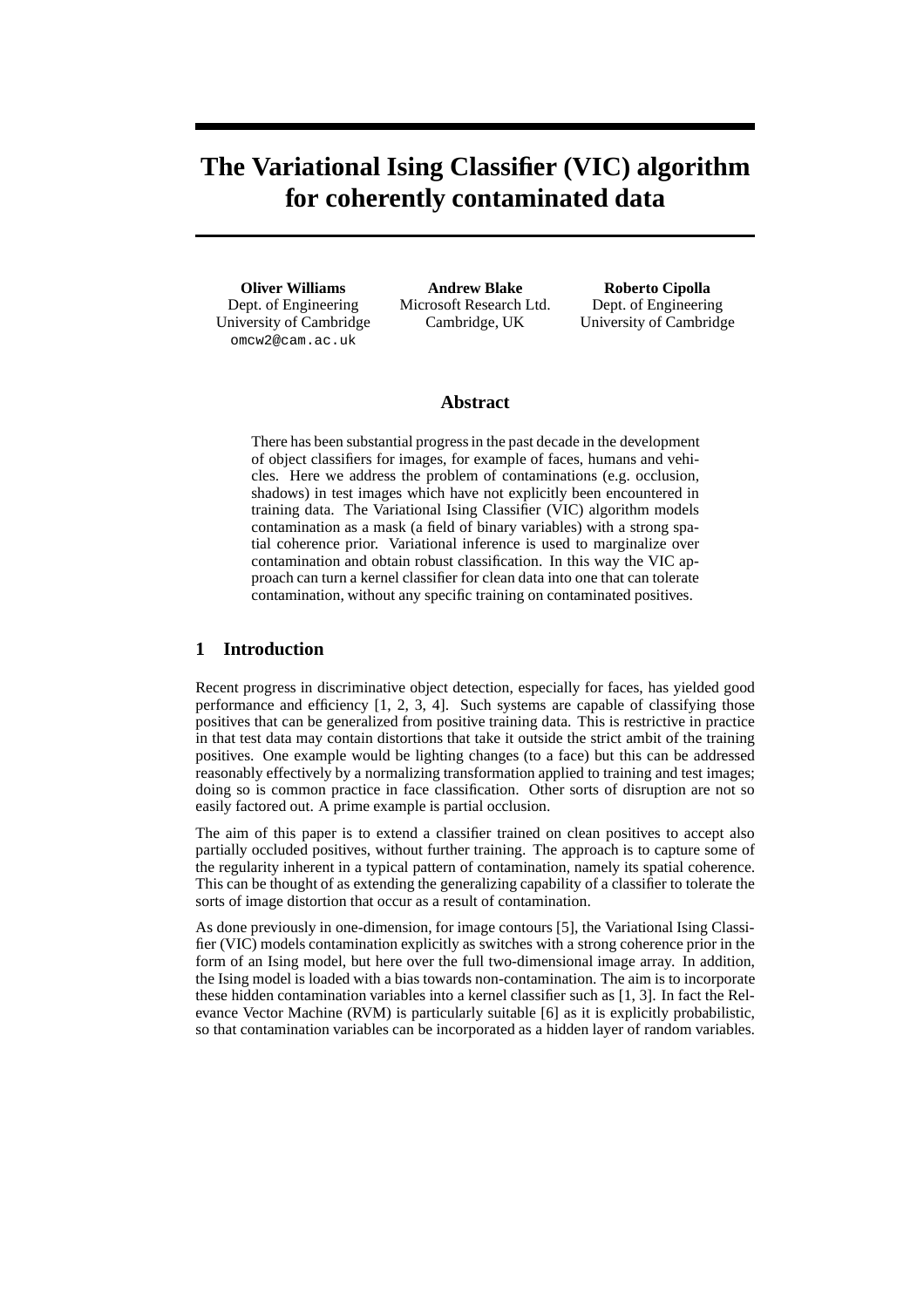

Figure 1: The 2D Ising model is applied over a graph with edges  $e \in \Upsilon$  between neighbouring pixels (connected 4-wise).

Classification is done by marginalization over all possible configurations of the hidden variable array, and this is made tractable by variational (mean field) inference. The inference scheme makes use of "hallucination" to fill in parts of the object that are unobserved due to occlusion.

Results of VIC are given for face detection. First we show that the classifier performance is not significantly damaged by the inclusion of contamination variables. Then a contaminated test set is generated using real test images and computer generated contaminations. Over this test data the VIC algorithm does indeed perform significantly better than a conventional classifier (similar to [4]). The hidden variable layer is shown to operate effectively, successfully inferring areas of contamination. Finally, inference of contamination is shown working on real images with real contaminations.

# **2 Bayesian modelling of contamination**

Classification requires  $P(F|I)$ , the posterior for the proposition F that an object is present given the image data intensity array  $I$ . This can be computed in terms of likelihoods

$$
P(F | I) = P(I | F)P(F) / (P(I | F)P(F) + P(I | F)P(F))
$$
\n(1)

so then the test  $P(F | I) > \frac{1}{2}$  becomes

$$
\log P(I \mid F) - \log P(I \mid \overline{F}) > t \tag{2}
$$

where  $t$  is a prior-dependent threshold that controls the tradeoff between positive and negative classification errors. Suppose we are given a likelihood  $P(I|\theta, F)$  for the presence of a face given contamination  $\theta$ , an array of binary "observation" variables corresponding to each pixel  $I_j$  of I, such that  $\theta_j = 0$  indicates contamination at that pixel, whereas  $\theta_j = 1$ and the contract of the contract of the contract of the contract of the contract of the contract of the contract of the contract of the contract of the contract of the contract of the contract of the contract of the contra indicates a successfully observed pixel. Then, in principle,

$$
P(I|F) = \sum_{\theta} P(I|\theta, F)P(\theta),
$$
\n(3)

(making the reasonable assumption  $P(\theta|F) = P(\theta)$ , that the pattern of contamination is object independent) and similarly for  $\log P(I | \overline{F})$ . The marginalization itself is intractable, requiring a summation over all  $2^N$  possible configurations of  $\theta$ , for images with N pixels. Approximating that marginalization is dealt with in the next section. In the meantime, there are two other problems to deal with: specifying the prior  $P(\theta)$ ; and specifying the likelihood under contamination  $P(I|\theta, F)$  given only training data for the unoccluded object.

#### **2.1 Prior over contaminations**

The prior contains two terms: the first expresses the belief that contamination will occur in coherent regions of a subimage. This takes the form of an Ising model [7] with energy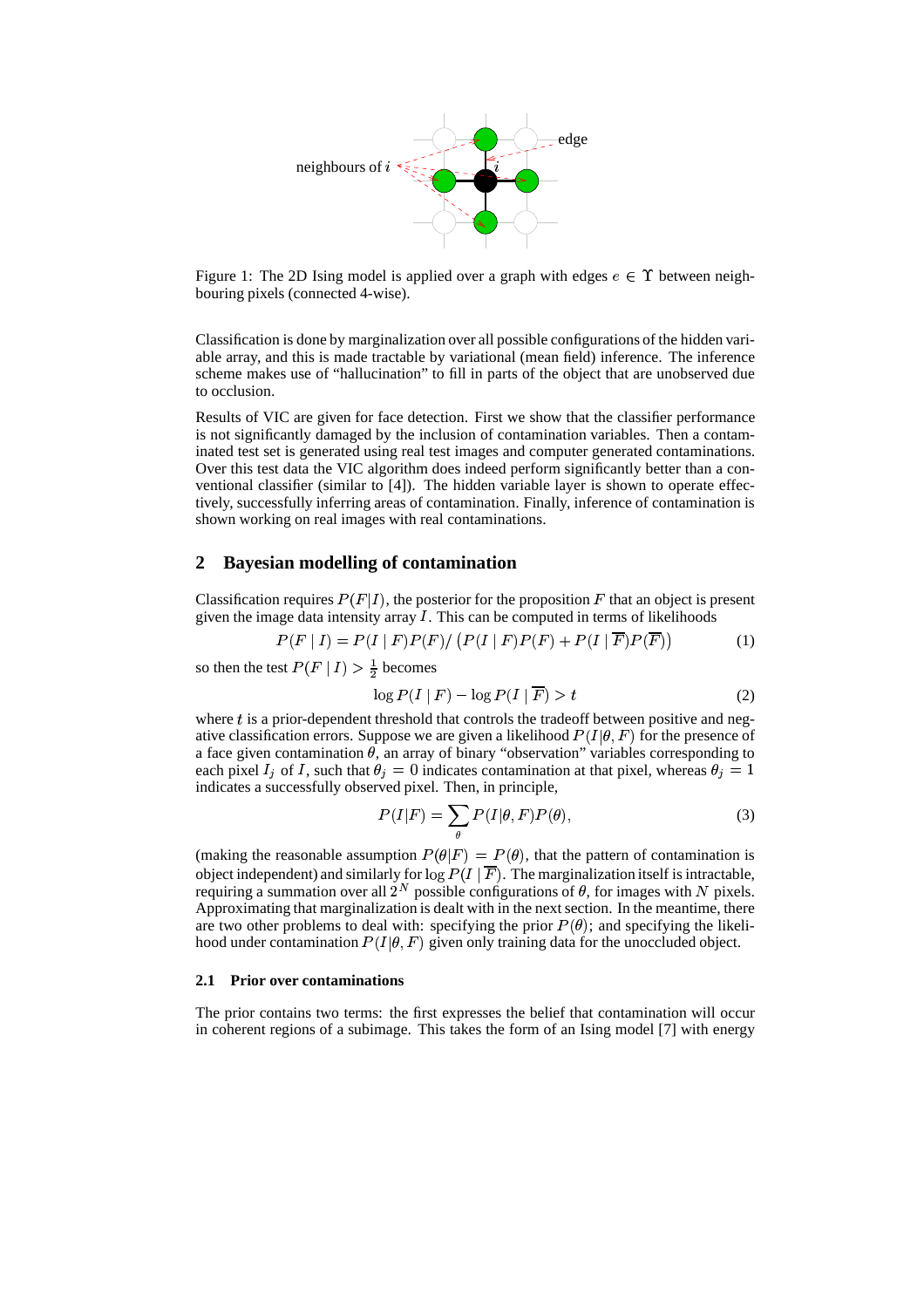$U_I(\theta)$  that penalizes adjacent pixels which differ in their labelling (see Figure 1); the second term  $U_C$  biases generally against contamination *a priori* and its balance with the first term is mediated by the constant  $\lambda$ . The total prior energy is then

$$
U(\theta) = U_I(\theta) + \lambda U_C(\theta) = \sum_{e \in \Upsilon} [1 - \delta(\theta_{e_1} - \theta_{e_2})] + \lambda \sum_j \delta(\theta_j), \tag{4}
$$

where  $\delta(x) = 1$  if  $x = 0$  and 0 otherwise, and  $e_1, e_2$  are the indices of the pixels at either end of edge  $e \in \Upsilon$  (figure 1). The prior energy determines a probability via a *temperature* constant  $1/T_0$  [7]:

$$
P(\theta) \propto e^{-U(\theta)/T_0} = e^{-U_I(\theta)/T_0} e^{-\lambda U_C(\theta)/T_0}
$$
\n<sup>(5)</sup>

#### **2.2 Relevance vector machine**

An unoccluded classifier  $P(F|I, \theta = 0)$  can be learned from training data using a Relevance Vector Machine (RVM) [6], trained on a database of *frontal* face and non-face images [8] (see Section 4 for details). The probabilistic properties of the RVM make it a good choice when (later) it comes to marginalising over  $\theta$ . For now we consider how to construct the likelihood itself. First the conventional, unoccluded case is considered for which the posterior  $P(F|I)$  is learned from positive and negative examples. Kernel functions [9] are computed between a candidate image I and a subset of *relevance vectors*  $\{x_k\}$ , retained from the training set. Gaussian kernels are used here to compute

$$
y(I) = \sum_{k} w_k \exp\left(-\alpha \sum_{j} (I_j - x_{kj})^2\right).
$$
 (6)

where  $w_k$  are learned weights, and  $x_{kj}$  is the j<sup>th</sup> pixel of the  $k<sup>th</sup>$  relevance vector. Then the posterior is computed via the logistic sigmoid function as

$$
P(F|I, \theta = 1) = \sigma(y(I)) = \frac{1}{1 + e^{-y(I)}}.
$$
\n(7)

and finally the unoccluded data-likelihood would be

$$
P(I|F, \theta = 1) \propto \sigma(y(I))/P(F).
$$
 (8)

#### **2.3 Hallucinating appearance**

The aim now is to derive the occluded likelihood from the unoccluded case, where the contamination mask is known, without any further training. To do this, (8) must be extended to give  $P(I|F,\theta)$  for arbitrary masks  $\theta$ , despite the fact the pixels  $I_j$  from the object are not observed wherever  $\theta_i = 0$ . In principle one should take into account all possible (or at least probable) values for the occluded pixels. Here, for simplicity, a single fixed hallucination is substituted for occluded pixels, then we proceed as if those values had actually been observed. This gives

$$
P(I|F,\theta) \propto \sigma(\tilde{y}(I,\theta))/P(F) \tag{9}
$$

where

$$
\tilde{y}(\theta, I) = y(\tilde{I}(I, \theta, F)) \text{ and } (\tilde{I}(I, \theta, F))_j = \begin{cases} I_j & \text{if } \theta_j = 1 \\ (\mathcal{E}[I|F])_j & \text{otherwise} \end{cases}
$$
(10)

in which  $\mathcal{E}[I|F]$  is a fixed hallucination, conditioned on the model F, and computed as a sample mean over training instances.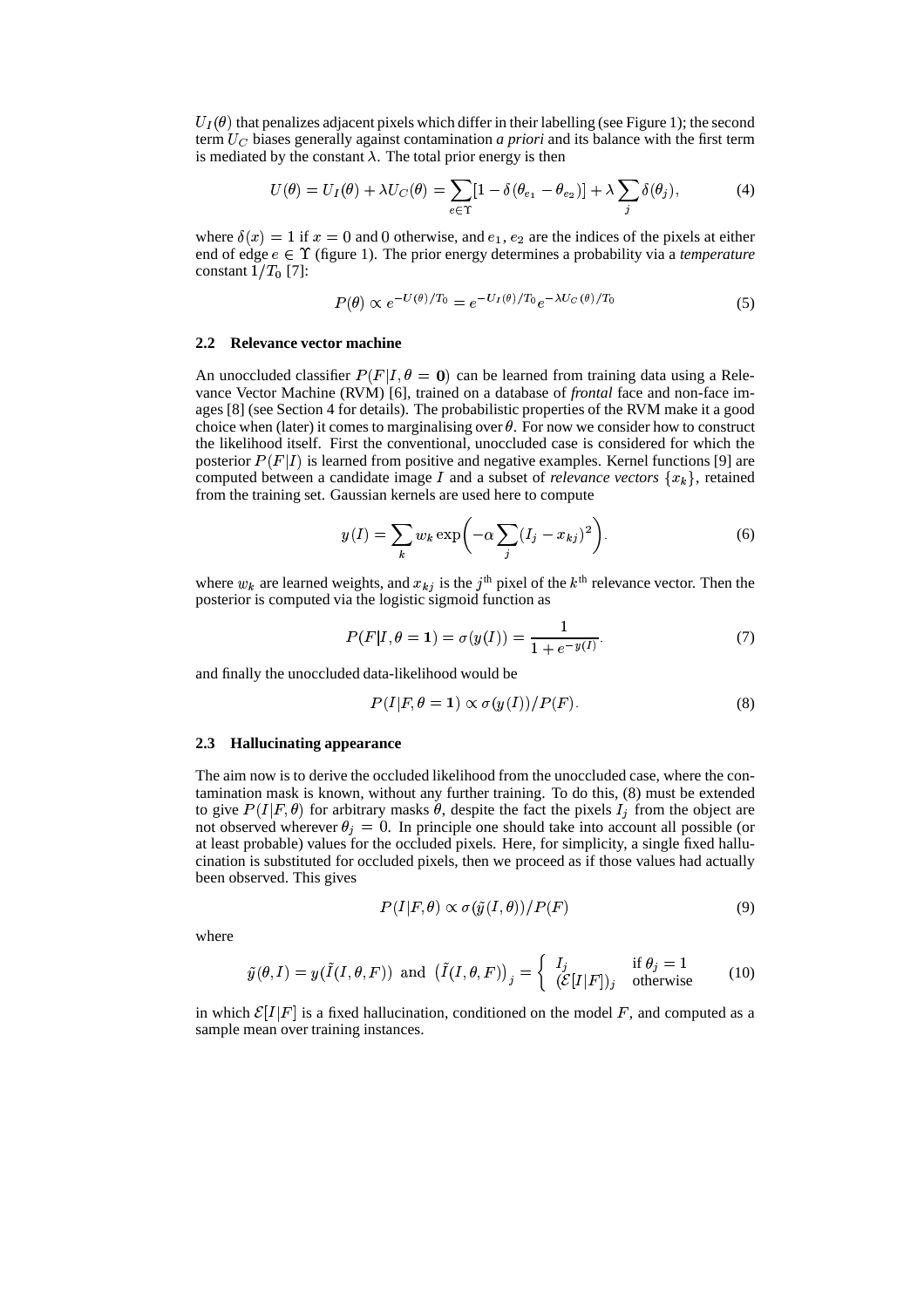# **3 Approximate marginalization of by mean field**

At this point we return to the task of marginalising over  $\theta$  (3) to obtain  $P(I|F)$  and  $P(I|F)$  $\mathbf{v}$  and  $\mathbf{v}$  and  $\mathbf{v}$  and  $\mathbf{v}$ for use in classification (2). Due to the connectedness of neighbouring pixels in the Ising prior (figure 1),  $P(I, \theta|F)$  is a Markov Random Field (MRF) [7]. The marginalized likelihood  $P(I|F)$  could be estimated by Gibbs sampling [10] but that takes tens of minutes to converge in our experiments. The following section describes a mean field approximation which converges in a few seconds. The mean field algorithm is given here for  $P(I|F)$  but must be repeated also for  $P(I|F)$ , simply substituting F for F throughout.

#### **3.1 Variational approximation**

Mean field approximation is a form of variational approximation [11] and transforms an inference problem into the optimization of a functional  $J$ :

$$
J(Q) = \log P(I|F) - \text{KL}[Q(\theta) || P(\theta|F, I)],\tag{11}
$$

where KL is the Kullback-Liebler divergence

$$
\text{KL}[Q(\theta) \| P(\theta|F, I)] = \sum_{\theta} Q(\theta) \log \frac{Q(\theta)}{P(\theta|F, I)}.
$$

The objective functional  $J(Q)$  is a lower bound on the log-marginal probability log  $P(I|F)$ [11]; when it is maximized at  $Q^*$ , it gives both the marginal likelihood  $J(Q^*)$  =  $\log P(I|F)$ , and the posterior distribution  $Q^*(\theta) = P(\theta|F, I)$  over hidden variables. Following [11],  $J(Q)$  is simplified using Bayes' rule:

$$
J(Q) = H(Q) + \mathcal{E}_Q [\log P(I, \theta | F)]
$$

where  $H(\cdot)$  is the entropy of a distribution [12] and  $\mathcal{E}_Q[g(\theta)] = \sum_A Q(\theta)g(\theta)$  denotes the expectation of a function g with respect to  $Q(\theta)$ . A form of  $Q(\theta)$  must be chosen that makes the maximization of  $J(Q)$  tractable. For mean-field approximation,  $Q(\theta)$  is modelled as a pixel-wise product of factors:  $Q(\theta) = \prod_i Q_i(\theta_i)$ . It is now  $i(\theta_i)$ . It is now possible to maximize J iteratively with respect to each marginal  $Q_i(\theta_i)$  in turn, gi  $\overline{h}_i(\vec{\theta}_i)$  in turn, giving the *mean field update* [11]:

$$
Q_i \leftarrow \frac{1}{Z_i} \exp \left\{ \mathcal{E}_{Q|\theta_i} \left[ \log P(I, \theta | F) \right] \right\},\tag{12}
$$

where

$$
Z_i = \sum_{\theta_i} \exp \left\{ \mathcal{E}_{Q|\theta_i} \left[ \log P(I, \theta | F) \right] \right\}
$$

is the partition function and  $\mathcal{E}_{\mathcal{O}[\theta_i]}$  is the expectation with respect to  $Q$  given  $\theta_i$ :

$$
\mathcal{E}_{Q|\theta_i}[g(\theta)] = \sum_{\{\theta\}_{j\backslash i}} \left[\prod_{j\backslash i} Q_j(\theta_j)\right] g(\theta).
$$

#### **3.2 Taking expectations over**  $P(I, \theta|F)$  $\mathbf{v}$  and  $\mathbf{v}$  and  $\mathbf{v}$  and  $\mathbf{v}$

To perform the expectation required in  $(12)$ , the log-joint distribution is written as:

$$
\log\{P(I,\theta|F)\} = -\log\left(1 + e^{-\tilde{y}(\theta,I)}\right) - \frac{1}{T_0}U_I(\theta) - \frac{\lambda}{T_0}U_C(\theta) + \text{const.}
$$

The conditional expectation  $\mathcal{E}_{\mathcal{O}|\theta_i}$  in (12) is found efficiently from the complete expectations by replacing only terms in  $\theta_i$ . Likewise, when one factor of Q changes (12), the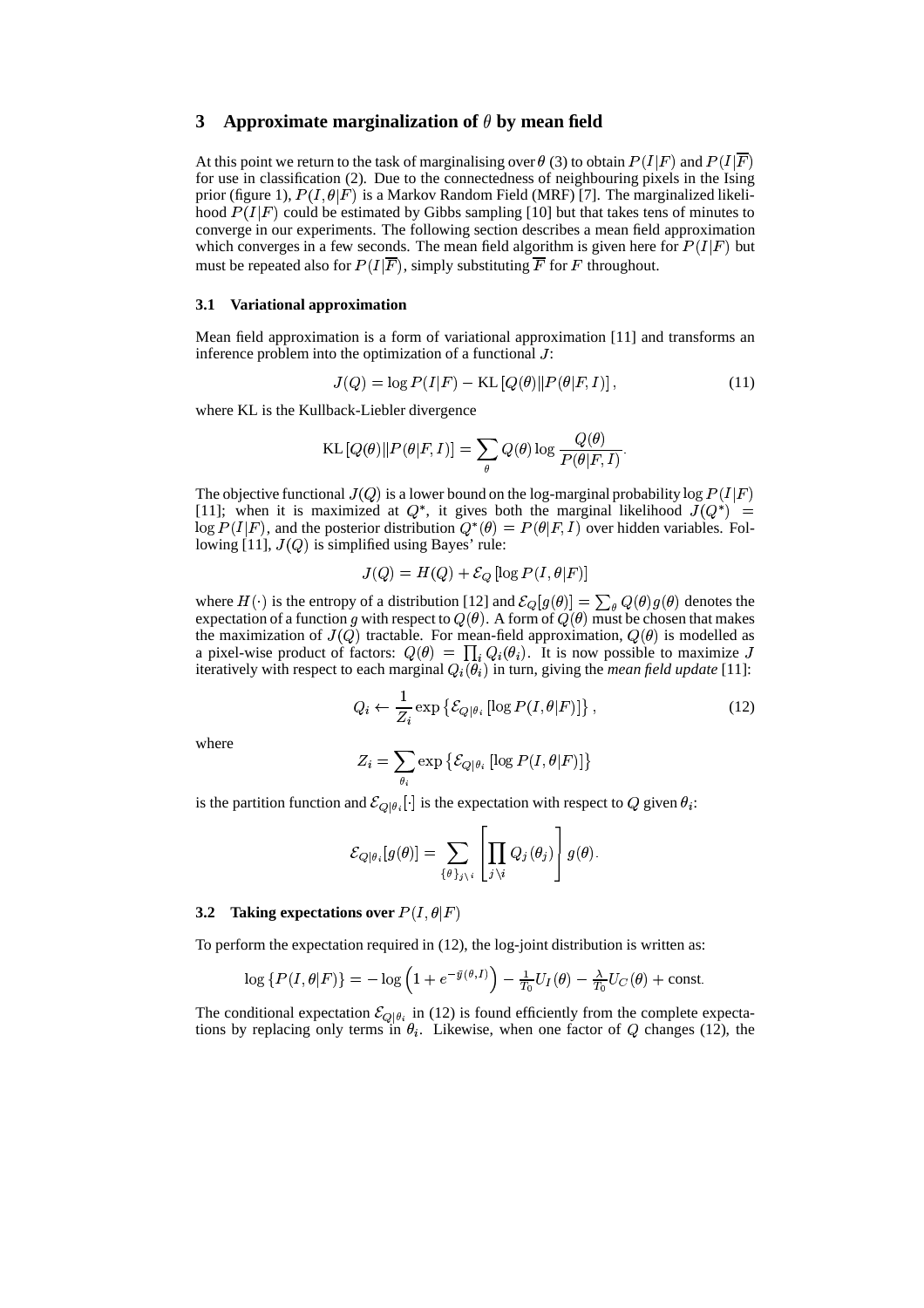complete expectations may be updated without recomputing them *ab initio*. For brevity, we give the expressions for the complete expectations only. For the prior this is simply:

$$
\mathcal{E}_{Q}[U(\theta)] = \sum_{e \in \Upsilon} \sum_{\theta_e} Q_e(\theta_e) \left[ 1 - \delta(\theta_{e_1} - \theta_{e_2}) \right] + \lambda \sum_j Q_j(\theta_j = 0). \tag{13}
$$

For the likelihood it is more difficult. Saul et al. [13] show how to approximate the expectation over the sigmoid function by introducing a dummy variable  $\xi$ :

$$
\mathcal{E}_Q\left[\log(1+e^{-\tilde{y}(\theta,I)})\right] \leq -\xi \mathcal{E}_Q[\tilde{y}(\theta,I)] + \log\left\{\mathcal{E}_Q\left[e^{\xi \tilde{y}(\theta,I)}\right] + \mathcal{E}_Q\left[e^{(\xi-1)\tilde{y}(\theta,I)}\right]\right\}.
$$

The Gaussian RBF in  $(6)$  means that it is not feasible to compute the expectation<sup>1</sup>  $\mathcal{E}_{\Omega}$   $|e^{\xi y(\theta,I)}|$ , so a sim  $\left(\theta, I\right)$ , so a simpler approximation is used:

$$
\mathcal{E}_Q[\log \sigma(\tilde{y}(\theta, I)] \approx \log \sigma (\mathcal{E}_Q[\tilde{y}(\theta, I)]),
$$

where

$$
\mathcal{E}_{Q}[\tilde{y}(\theta, I)] = \sum_{k} w_k \prod_{j} \sum_{\theta_j} Q_j(\theta_j) \exp(-\alpha (\tilde{I}(I, \theta, F)_j - x_{kj})^2).
$$
 (14)

## **4 Results and discussion**

The mean field algorithm described above is capable only of local optimization of  $J(Q)$ . A symptom of this is that it exhibits *spontaneous symmetry breaking* [11], setting the contamination field to either all contaminated or all uncontaminated. This is alleviated through careful initialization. By performing iterations initially at a high temperature,  $T_h$ , the prior is weakened. The temperature is then progressively decreased, on a linear annealing schedule [10], until the modelled prior temperature  $T_0$  is reached. Figure 2 shows pseudo-code for the VIC algorithm. Note also that an advantage of hallucinating appearance from the mean face is that the hallucination process requires no computation within the optimization loop. For  $19 \times 19$  subimages, the average time taken for the VIC algorithm to converge is 4 seconds. However this is an unoptimized Matlab implementation; and in  $C_{++}$  it is anticipated to be at least 10 times faster.

The training set used for the RVM [8] contains subimages of registered faces and non-faces which were histogram equalized [14] to reduce the effect of different lighting with their pixel values scaled to the range  $[0, 1]$ . The same is done to each test subimage  $I$ . The RVM was trained using 1500 face examples and 1500 non-face examples  $2$ . Parameters were set as follows: the RBF width parameter in (6) is  $\alpha = 0.05$ ; the contamination cost  $\lambda = 0.2$ and the temperature constants are  $T_h = 2.5, T_0 = 1.5$  and  $\Delta T = 0.2$ .

As a by-product of the VIC algorithm, the posterior pattern  $P(\theta|F, I)$  of contamination is approximately inferred as the value of  $Q$  which maximizes  $J$ . Figure 3 shows some results of this. As might be expected, for a non-face, the algorithm hallucinates an intact face with total contamination (For example, row 4 of the figure); but of course the marginalized posterior probability  $P(F|I)$  is very small in such a case.

#### **4.1 Classifier**

To assess the classification performance of the VIC, contaminated positives were automatically generated (figure 4). These were combined with pure faces and pure non-faces (none of which were used in the training set) and tested to produce the Receiver Operating Characteristic (ROC) curves are given in Figure 4 for the unaltered RVM acting on the

<sup>&</sup>lt;sup>1</sup>The term  $\exp[\xi \tilde{y}(\theta, I)] = \exp[\xi \sum_k w_k \prod_i e^{-\alpha d_j(I, x_k | \theta_j)}]$  does not factorize across pixels

<sup>&</sup>lt;sup>2</sup>These sizes are limited in practice by the complexity of the training algorithm [6]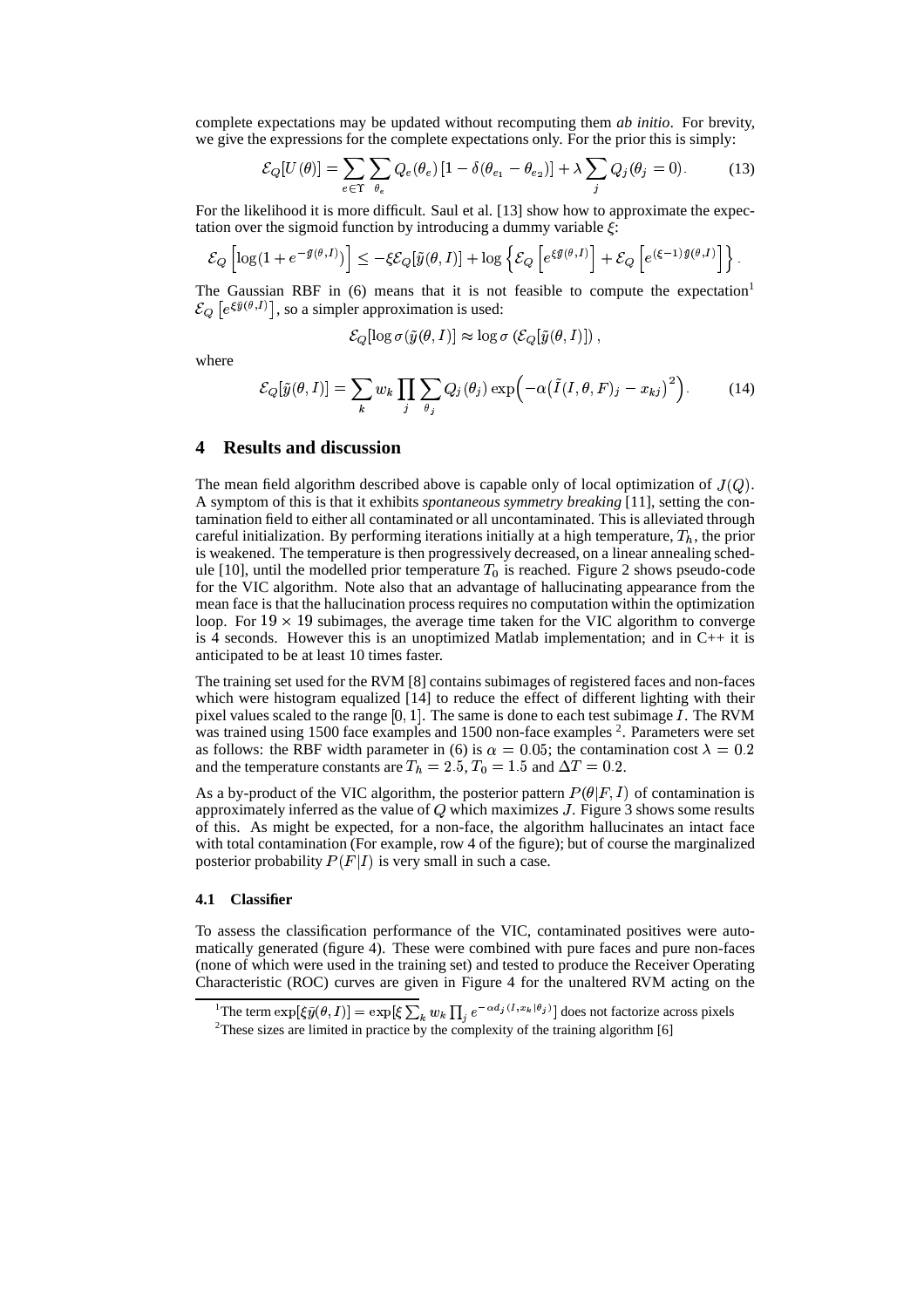```
Require: Candidate image region 
Require: Parameters T_h, T_0, \Delta T, \lambdaRequire: RVM weights and examples w_k, x_kRequire: Mean face appearance 

   Initialize Q_i(\theta_i=1) \leftarrow 0.5 \quad \forall iCompute \mathcal{E}_Q[U(\theta)] (13)
   Compute \mathcal{E}_{Q}[\tilde{y}(\theta, I)] (14)
   T \leftarrow T_hwhile \overset{\shortparallel }{T}>T_{0} do
      while Q not converged do
          for All image locations 
do
             Compute conditional expectations \mathcal{E}_{O|\theta_i}[U(\theta)] and \mathcal{E}_{O|\theta_i}[\tilde{y}(\theta,I)]Compute \mathcal{E}_{O|\theta_i}[\log P(I,\theta|F)]=\log \sigma(\mathcal{E}_{O|\theta_i}[\tilde{y}(\theta,I)])-\mathcal{E}_{O|\theta_i}[U(\theta)]Compute partition Z_i = \sum_{\theta_i} \exp \{ \mathcal{E}_{O|\theta_i} \left[ \log P(I, \theta | F) \right] \}Update Q_i(\theta_i) \leftarrow \frac{1}{Z_i} \exp \{ \mathcal{E}_{Q|\theta_i} [\log P(I, \theta|F)] \}Update complete expectations \mathcal{E}_{Q}[U(\theta)] and \mathcal{E}_{Q}[\tilde{y}(\theta, I)]end for
          T \leftarrow T = \Delta Tend while
   end while
```




Figure 3: Partially occluded mages with inferred areas of probable contamination (dark).

contaminated set and for the new contamination-tolerant VIC outlined in this paper. For comparison, points are shown for a *boosted cascade of classifiers* [15] which is a publicly available detector based on the system of Viola and Jones [4]. The curve shown for the RVM against an *uncontaminated* test set confirms that contamination does make the classification task considerably harder. Figure 5 shows some natural face images that the boosted cascade [15] fails to detect, either because of occlusion or due to a degree of deviation from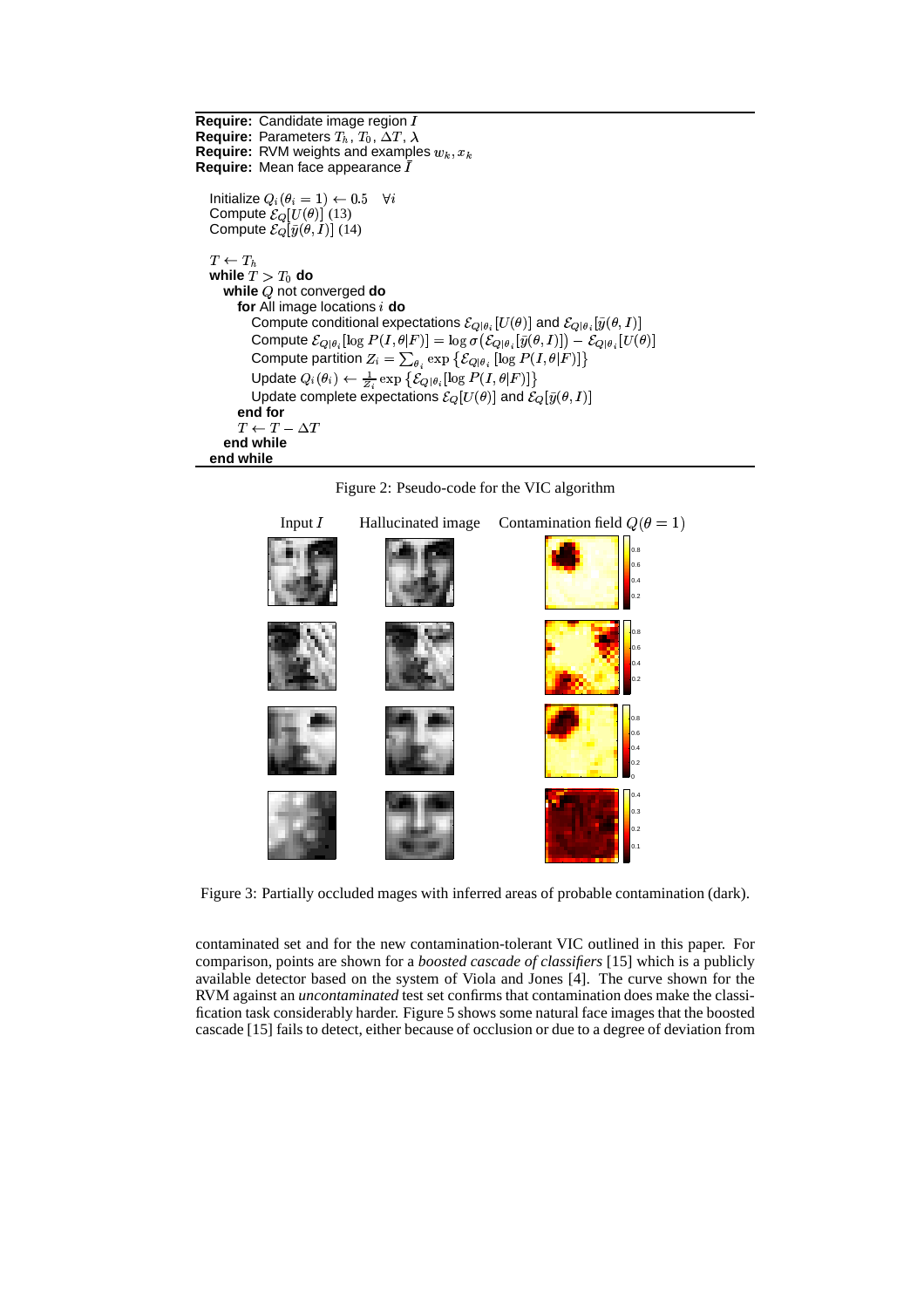

Figure 4: ROC curves. Also shown are some of the contaminated positives used to generate the curves. These were made by sampling contamination patterns from the prior and using them to mix a face and a non-face artificially.



Figure 5: Images that the boosted cascade [15] failed to detect as faces: the VIC algorithm produces higher posterior face probability by labelling certain regions with unusual appearance (eg due to 3D rotation) as contaminated.

the frontal pose. The VIC algorithm detects them successfully however.

# **4.2 Discussion**

Figure 4 shows that by modelling the contamination field explicitly, the VIC detector improves on the performance, over a contaminated test set, both of a plain RVM and of a boosted cascade detector. The algorithm is relatively expensive to execute compared, say, with the contamination-free RVM. However, this could be mitigated by cascading [4], in which a simple and efficient classifier, tuned to return a high rate of false positives for all objects, contaminated and non-contaminated, would make a preliminary sweep of a test image. The contamination-tolerant VIC algorithm would then be applied to the candidate subimages that remain, thereby concentrating computational power on just a few locations.

Figure 5 illustrates the operation of the contamination mechanism on real images, all of